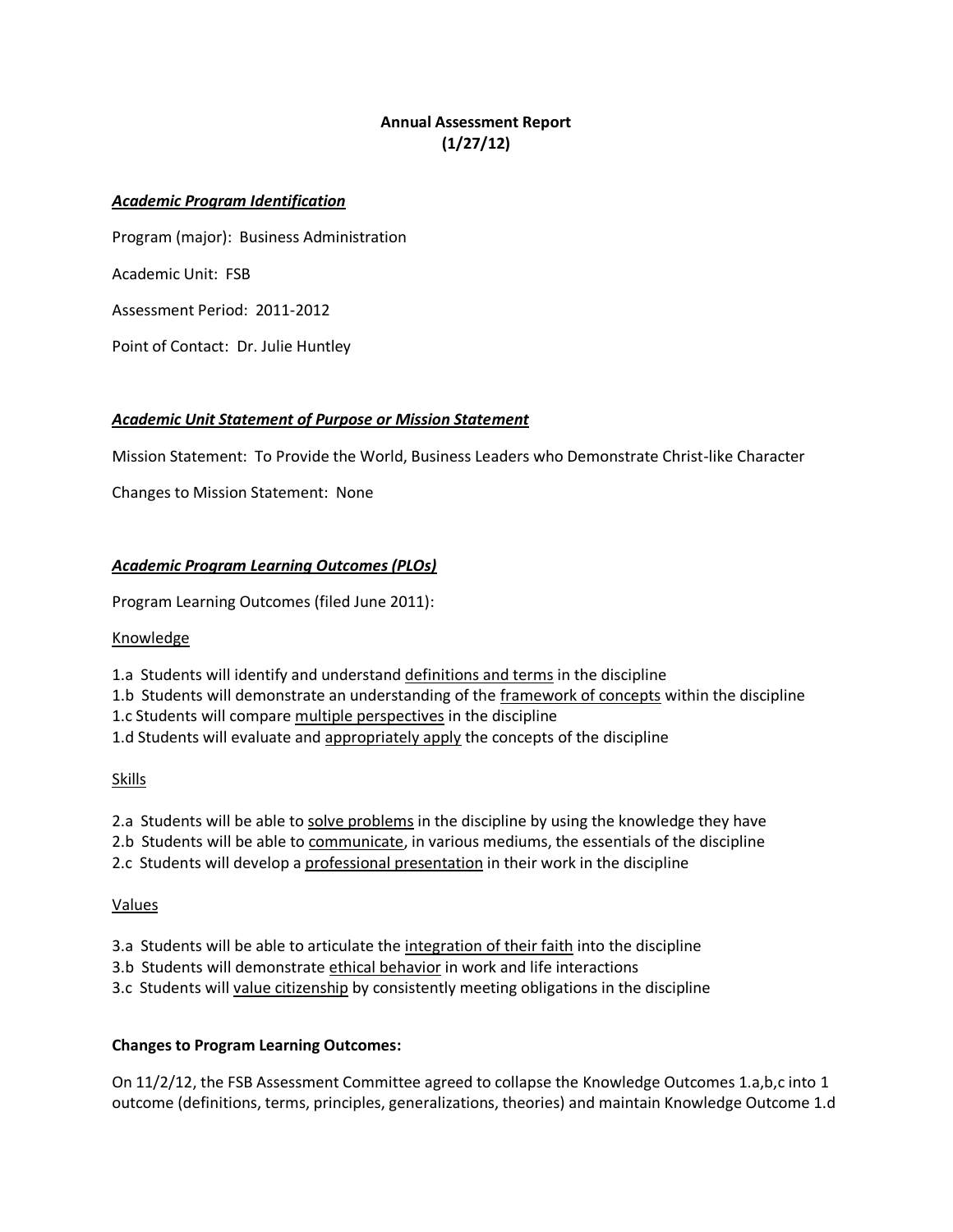(application). Knowledge Outcome 1.d will now be Knowledge Outcome 1.b. These new outcomes are consistent with student evaluation IDEA objectives. The outcome of "multiple perspectives" may be developed later in the Values Outcomes, possibly "3.c" (citizenship).

#### **Knowledge**

1.a Students will demonstrate an understanding of definitions, terms, principles, generalizations, and theories.

1.b Students will evaluate and appropriately apply discipline knowledge

### *Program Curriculum Map*

Curriculum Map (filed June 2011) attached (yes/no)

Changes to the Curriculum Map (may submit updates as an attachment): None

### *Program Three-year Assessment Schedule*

Assessment Schedule (filed June 2011): attached (yes/no)None

Changes to the Assessment Schedule (may submit updates as an attachment): Created 9/11.

Business Administration Major Fall 2011—Spring 2012: PLOs 2.a, 2.b, 2.c Fall 2012—Spring 2013: PLOs 1.a, 1.b Fall 2013—Spring 2014: PLOs 3.a, 3.b, 3.c

Accounting, IDS, IOPsych Majors to be determined.

### *Program Assessment Methods*

Direct Measures of Program Learning Outcomes (required for each PLO):

1.a MFAT (national test) administered in BUS 488 1.b Capsim (simulation) administered in BUS 488 2.a Internship Surveys 2.b BUS 313 Livetext, Internship Surveys 2.c Internship Surveys 3.a To be Determined 3.b To be Determined 3.c To be Determined

Indirect Measures (including alumni and student surveys):

1.a To be Determined 1.b To be Determined 2.a EBI (exit interview surveys)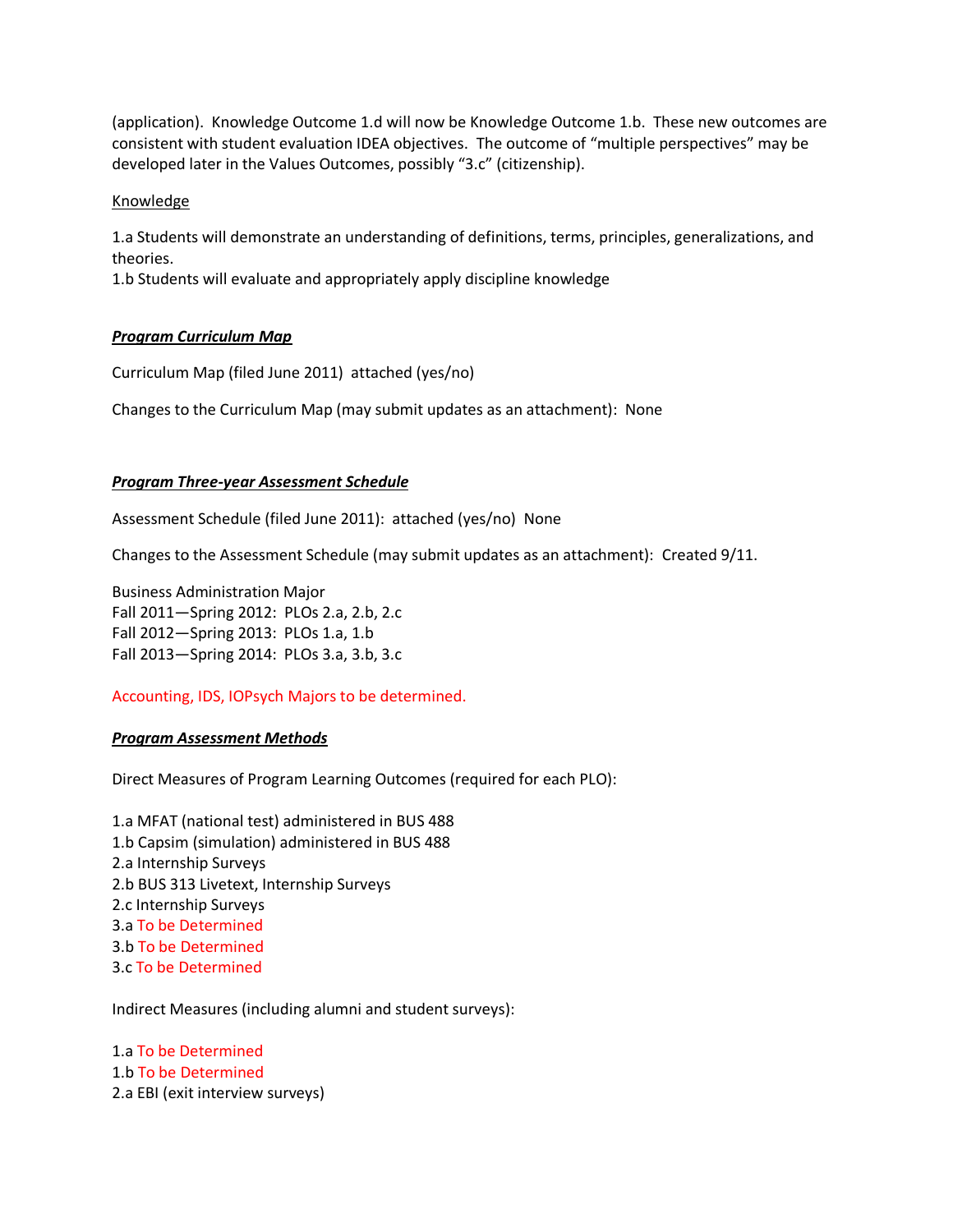2.b EBI (exit interview surveys) 3.a To be Determined 3.b To be Determined 3.c To be Determined

### *Program Learning Outcomes, Criteria for Success*

Assessment Schedule (filed June 2011): attached (yes/no)

1. Program Learning Outcome assessed during this academic year:

2.a Problem Solving Skills:

Method of Assessment--These skills were assessed by businesses who worked with student interns. Supervisors evaluated a student intern's skills by responding to a survey. The FSB Assessment Committee assessed this learning outcome using the Criteria for Success. Criteria for Success (Internship Survey)--70% of students evaluated should be rated at a 4 or higher (5 point scale)

2.b Communication Skills (Written, Oral, Interpersonal):

Method of Assessment--These skills were assessed by businesses who worked with student interns. Supervisors evaluated a student intern's skills by responding to a survey. The FSB Assessment Committee assessed this learning outcome using the Criteria for Success. Criteria for Success (Internship Survey)--70% of students evaluated should be rated at a 4 or higher (5 point scale)

Method of Assessment--These skills were assessed by a BUS 313 professor using a Livetext rubric to assess BUS 313 assignments. The FSB Assessment Committee assessed this learning outcome by reviewing Livetext reports and using the Criteria for Success. Criteria for Success (BUS 313 Livetext Measures) —70% of students evaluated should be rated at a 3 or higher (4 point scale)

2.c Professional Skills:

Method of Assessment--These skills were assessed by businesses who worked with student interns. Supervisors evaluated a student intern's skills by responding to a survey. The FSB Assessment Committee assessed this learning outcome using the Criteria for Success. Criteria for Success (Internship Survey)--70% of students evaluated should be rated at a 4 or higher (5 point scale)

### *Summary of Data Collected/Analysis of Findings*

2.a Problem Solving Skills:

The FSB Assessment Committee met on 1/27/12 to assess PLO 2.a using data collected in Fall 2011 from one BUS 489 Internship course (26 students). The committee provided the following conclusions.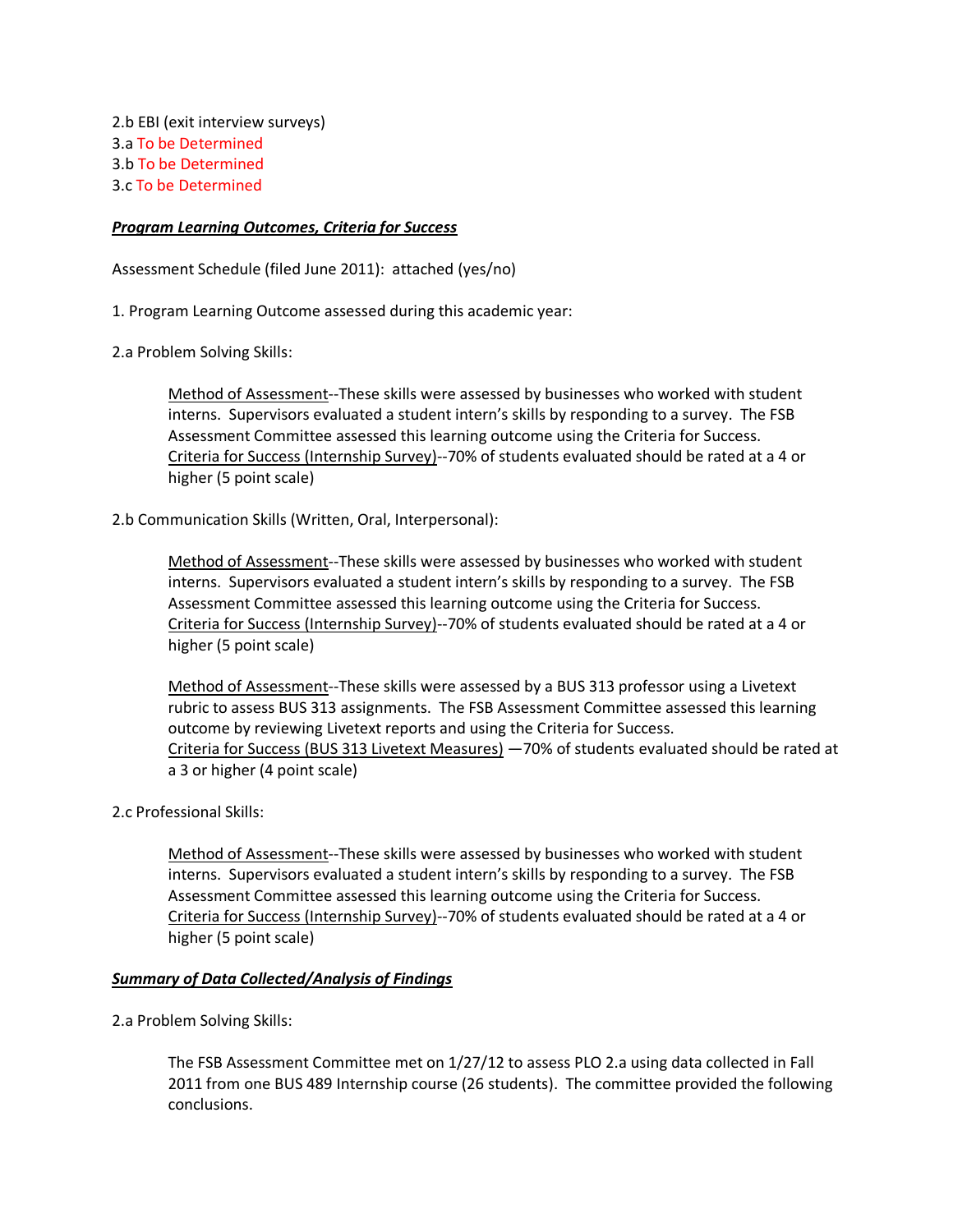Analysis: 91.27% of the students evaluated were assessed at a 4 or higher on 4 internship survey questions related to problem solving skills. Conclusion: Criterion for Success was met and exceeded.

#### 2.b Communication Skills:

Written Skills-- The FSB Assessment Committee met on 1/27/12 to assess PLO 2.b using data collected in Fall 2011 from 1 BUS 489 Internship course (26 students). The committee provided the following conclusions.

Analysis: 84.62% of the students evaluated were assessed at a 4 or higher (5 point scale) on 1 internship survey question related to writing skills. Conclusion: Criterion for Success was met and exceeded.

The FSB Assessment Committee also analyzed written skills by assessing Livetext data collected in Fall 2011 from 2 BUS 313 communication courses (32 students in total). The committee provided the following conclusions:

Analysis: 90.63% of the students evaluated were assessed at a 3 or higher (4 point scale) on 1 assignment related to writing skills.

Conclusion: Criterion for Success was met and exceeded.

Oral Skills-- The FSB Assessment Committee met on 1/27/12 to assess PLO 2.b using data collected in Fall 2011 from 1 BUS 489 Internship course (26 students). The committee provided the following conclusions.

Analysis: 92.31% of the students evaluated were assessed at a 4 or higher (5 point scale) on 1 internship survey question related to oral skills.

Conclusion: Criterion for Success was met and exceeded.

The FSB Assessment Committee also analyzed oral skills by assessing Livetext data collected in Fall 2011 from 2 BUS 313 communication courses (32 students in total). The committee provided the following conclusions:

Analysis: 87.5% of the students evaluated were assessed at a 3 or higher (4 point scale) on 1 assignment related to oral skills.

Conclusion: Criterion for Success was met and exceeded.

Interpersonal Skills-- The FSB Assessment Committee met on 1/27/12 to assess PLO 2.b using data collected in Fall 2011 from 1 BUS 489 Internship course (26 students). The committee provided the following conclusions.

Analysis: 96.15% of the students evaluated were assessed at a 4 or higher (5 point scale) on 4 internship survey questions related to interpersonal skills. Conclusion: Criterion for Success was met and exceeded.

The FSB Assessment Committee also analyzed interpersonal skills by assessing Livetext data collected in Fall 2011 from 2 BUS 313 communication courses (32 students in total). The committee provided the following conclusions:

Analysis: 100% of the students evaluated were assessed at a 3 or higher (4 point scale) on 1 assignment related to interpersonal skills.

Conclusion: Criterion for Success was met and exceeded.